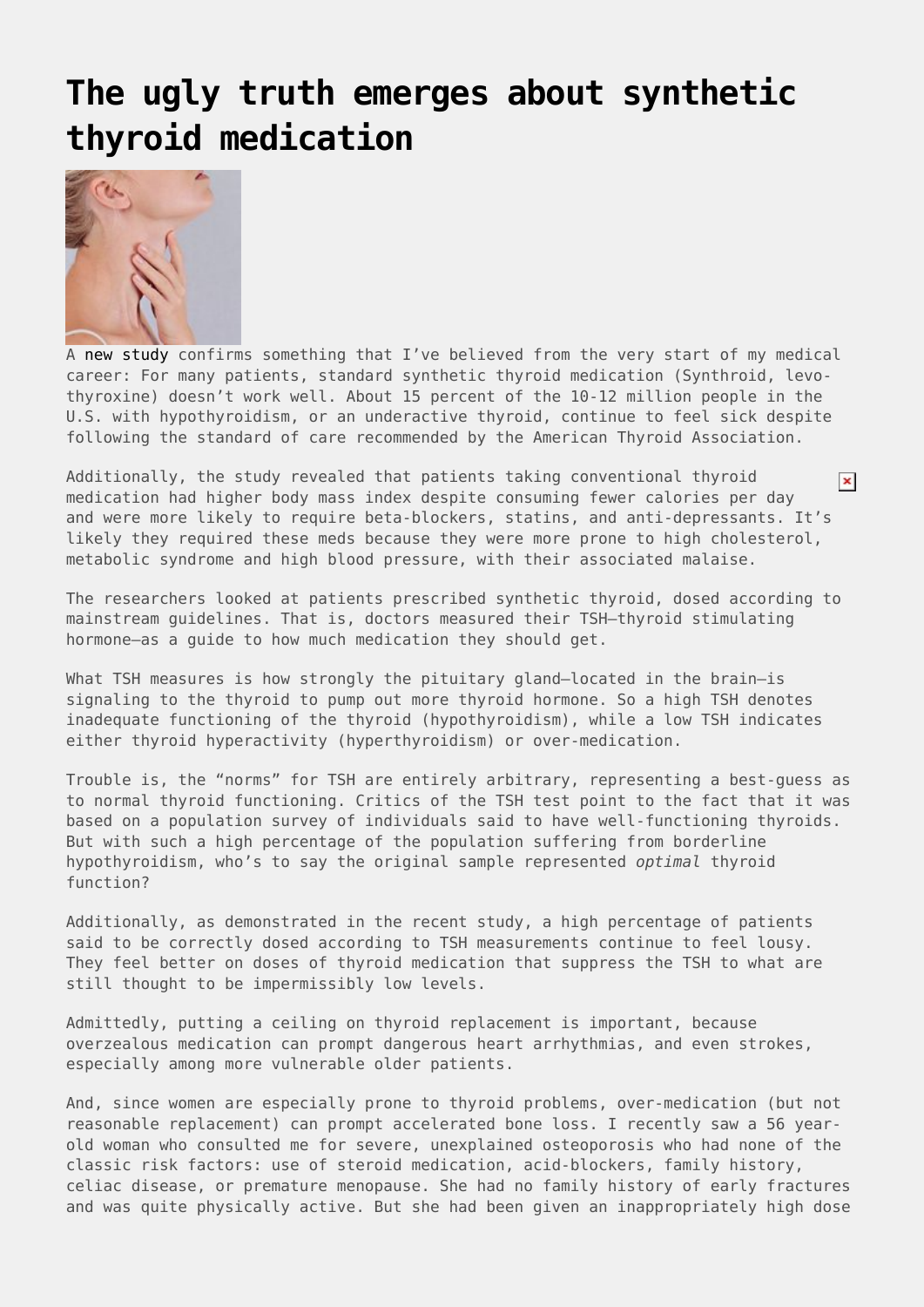of natural thyroid by a "holistic" doctor for a period of twenty years, which leached the calcium from her bones. I adjusted her thyroid medicine downward and her energy was none the worse for it.

Natural thyroid has the advantage of supplying the body with both T4 and T3, the active form of thyroid that powers energy metabolism. By contrast, synthetic thyroid consists only of T4 which the body must convert to T3. But many individuals don't efficiently biotransform T4 to "body-ready" T3. Hence, blood tests may seem deceptively normal while the cells are underpowered with T3.

I've been a proponent of natural thyroid replacement for over 30 years. I've done so in the face of criticism from my medical colleagues that my use of "piggy thyroid" was outmoded, unscientific, and even dangerous. So intense is the opprobrium against anything but "correct" Synthroid or levo-thyroxine that I consider myself fortunate never to have been brought up on charges of medical misconduct; others among my colleagues have faced investigations and penalties at the hands of their state medical boards merely for prescribing unconventional natural thyroid.

Once, I referred a family member to a mainstream endocrinologist to make sure her enlarged thyroid was not cancerous. Upon meeting with her, the doctor inquired "Who is your primary care?" When she answered "Dr. Ronald Hoffman," the doctor brusquely replied: "That quack? You should find yourself another primary care!" Startled, my relative blurted out "But he's my father-in-law!" and abruptly got up and walked out. Needless to say, she sought out another less judgmental doctor who confirmed that her out-sized thyroid was just a benign goiter.

I have never regretted my decision to step outside the cookie-cutter paradigm for thyroid prescribing, despite incidents like this. So many patients have benefitted over the years that it's clearly been worth it. And I feel a certain measure of pride that my controversial views are being vindicated by new studies.

A typical example was a 40 year-old male attorney I saw several years ago. After having his thyroid removed for cancer, his endocrinologist placed him on Synthroid, which left him feeling tired and "out of it." His work productivity was suffering. After unsuccessfully trying 3 or 4 different dosages of Synthroid, he came to see me. I prescribed Armour Thyroid which completely restored his focus and stamina.

Endocrinologists worry—not without some justification—that lowering the TSH to 0.1 or less, as sometimes happens when you prescribe natural thyroid, courts the risk of overdosing. But we prescribers of natural thyroid keep an eye on T3 and freeT3, not commonly followed by mainstream doctors, as better indicators of medication sufficiency or excess.

Once a proper dose of natural thyroid is ascertained, patients need to be followed carefully to make sure there's no change in their status. As patients age, or if they manage to lose significant weight—as often happens when optimal metabolism is properly restored—thyroid medication doses may need to be adjusted downward.

Benefits for pregnancy can be particularly profound. One patient of mine was struggling with fertility issues. Repeated bouts of IVF failed to "take." Upon questioning, she reported always being cold, and struggled with her weight. Her doctors assured her that her thyroid was "normal"—which it was, if looked at in the conventional sense. But additional tests revealed borderline low T3 and freeT3, so I gave her a small trial dose of Armour Thyroid.

Within a month she was pregnant, and she took thyroid medication throughout her